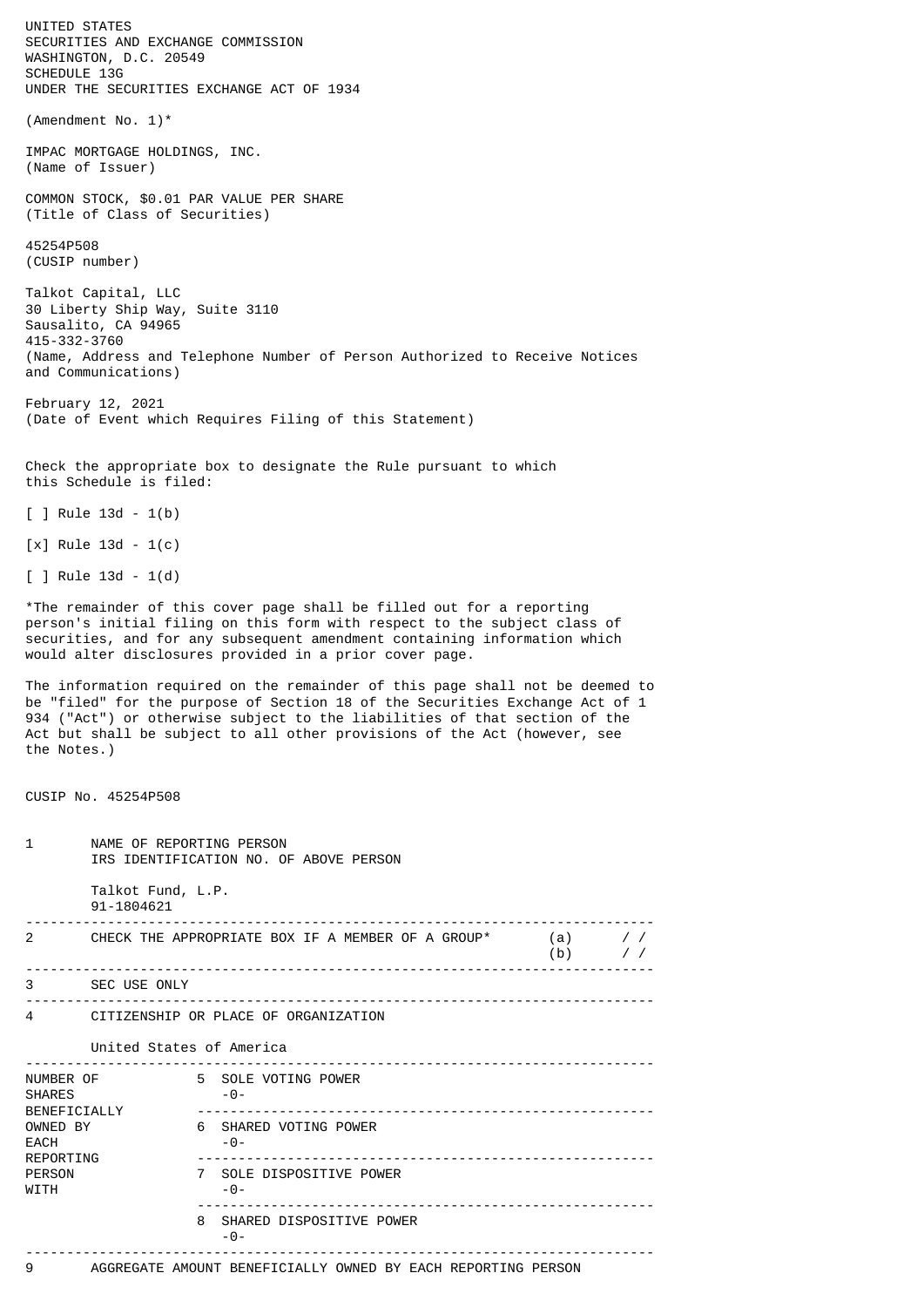|                                                                             | 10 CHECK BOX IF THE AGGREGATE AMOUNT IN ROW (9) EXCLUDES<br>CERTAIN SHARES*<br>$\sqrt{2}$ |                                                                                                                                                                                          |               |  |
|-----------------------------------------------------------------------------|-------------------------------------------------------------------------------------------|------------------------------------------------------------------------------------------------------------------------------------------------------------------------------------------|---------------|--|
|                                                                             | 11 PERCENT OF CLASS REPRESENTED BY AMOUNT IN ROW (9)                                      |                                                                                                                                                                                          |               |  |
|                                                                             | 0.00%                                                                                     |                                                                                                                                                                                          |               |  |
|                                                                             | 12 TYPE OF REPORTING PERSON*                                                              |                                                                                                                                                                                          |               |  |
|                                                                             | PN                                                                                        |                                                                                                                                                                                          |               |  |
| CUSIP No. 45254P508                                                         |                                                                                           |                                                                                                                                                                                          |               |  |
| $1 \quad$                                                                   | NAME OF REPORTING PERSON<br>IRS IDENTIFICATION NO. OF ABOVE PERSON                        |                                                                                                                                                                                          |               |  |
|                                                                             | Thomas Bruce Akin                                                                         |                                                                                                                                                                                          |               |  |
|                                                                             |                                                                                           | 2 CHECK THE APPROPRIATE BOX IF A MEMBER OF A GROUP* (a) //<br>(b)                                                                                                                        | $\frac{1}{2}$ |  |
|                                                                             | 3 SEC USE ONLY                                                                            |                                                                                                                                                                                          |               |  |
|                                                                             | 4 CITIZENSHIP OR PLACE OF ORGANIZATION                                                    |                                                                                                                                                                                          |               |  |
| United States of America                                                    |                                                                                           |                                                                                                                                                                                          |               |  |
| NUMBER OF<br><b>SHARES</b>                                                  | BENEFICIALLY                                                                              | 5 SOLE VOTING POWER<br>428,194                                                                                                                                                           |               |  |
| OWNED BY<br>EACH                                                            |                                                                                           | 6 SHARED VOTING POWER<br>-0-                                                                                                                                                             |               |  |
| REPORTING<br>PERSON<br>WITH                                                 |                                                                                           | 7 SOLE DISPOSITIVE POWER<br>428,194                                                                                                                                                      |               |  |
|                                                                             |                                                                                           | 8 SHARED DISPOSITIVE POWER<br>$-0-$                                                                                                                                                      |               |  |
| AGGREGATE AMOUNT BENEFICIALLY OWNED BY EACH REPORTING PERSON<br>9           |                                                                                           |                                                                                                                                                                                          |               |  |
| 428,194                                                                     |                                                                                           |                                                                                                                                                                                          |               |  |
| 10 CHECK BOX IF THE AGGREGATE AMOUNT IN ROW (9) EXCLUDES<br>CERTAIN SHARES* |                                                                                           |                                                                                                                                                                                          | $\frac{1}{2}$ |  |
| 11 PERCENT OF CLASS REPRESENTED BY AMOUNT IN ROW (9)                        |                                                                                           |                                                                                                                                                                                          |               |  |
|                                                                             | 2.02%                                                                                     |                                                                                                                                                                                          |               |  |
|                                                                             |                                                                                           | 12 TYPE OF REPORTING PERSON*                                                                                                                                                             |               |  |
|                                                                             | ΙN                                                                                        |                                                                                                                                                                                          |               |  |
| CUSIP No. 45254P508                                                         |                                                                                           |                                                                                                                                                                                          |               |  |
|                                                                             |                                                                                           |                                                                                                                                                                                          |               |  |
| ITEM $1(a)$ .                                                               |                                                                                           | Name of Issuer:                                                                                                                                                                          |               |  |
|                                                                             |                                                                                           | Impac Mortgage Holdings, Inc.                                                                                                                                                            |               |  |
| Item $1(b)$ .                                                               |                                                                                           | Address of Issuer's Principal Office:                                                                                                                                                    |               |  |
|                                                                             |                                                                                           | 19500 Jamboree Road<br>Irvine, CA 92612<br>United States                                                                                                                                 |               |  |
| Item $2(a)$ .                                                               |                                                                                           | Name of Person Filing:<br>This Statement on Schedule 13G is being filed on behalf of<br>the following persons (each, a 'Reporting Person' and<br>collectively, the 'Reporting Persons'): |               |  |
|                                                                             |                                                                                           | Thomas B. Akin<br>Talkot Fund, L.P.                                                                                                                                                      |               |  |

-0-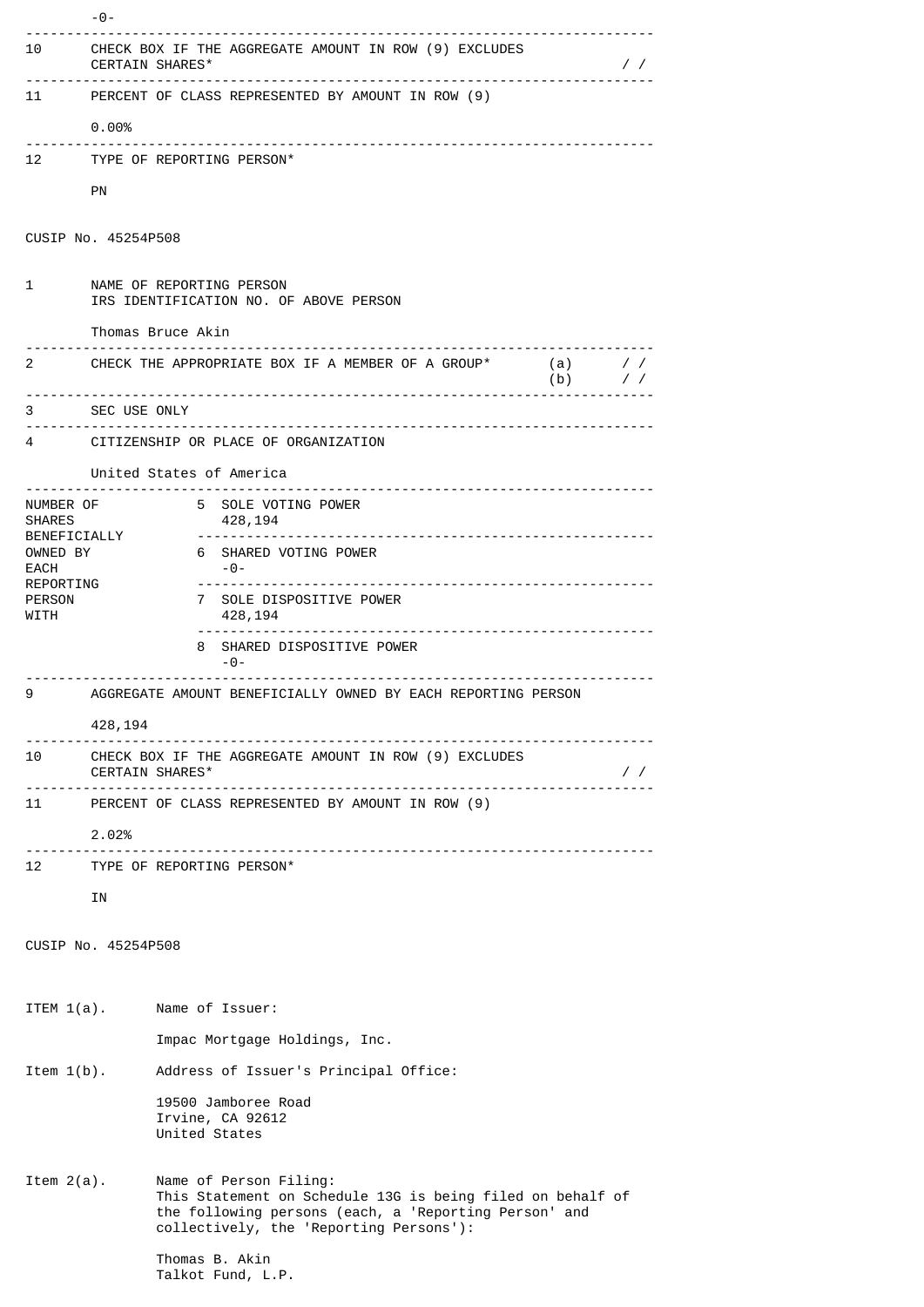Item 2(b). Address of Principal Business Office or, if none, Residence:

The principal business address of each reporting person is 30 Liberty Ship Way, Suite 3110, Sausalito, CA 94965.

Item 2(c). Citizenship:

USA

Item 2(d). Title of Class of Securities:

Common Stock

Item 2(e). CUSIP Number:

45254P508

- Item 3. If this statement is filed pursuant to Rule 240.13d-1(b) or 240.13d-2(b) or (c), check whether the person filing is a:
	- (a)[ ] Broker or Dealer registered under Section 15 of the Act
	- $(b)$ [ ] Bank as defined in section 3(a)(6) of the Act
	- (c)[ ] Insurance Company as defined in section 3(a)(19) of the Act
	- (d)[ ] Investment Company registered under section 8 of the Investment Company Act of 1940
	- (e)[ ] An Investment Adviser in accordance with Rule  $13d-1(b)(1)(ii)(E)$
	- (f)[ ] An Employee Benefit Plan or Endowment Fund in accordance with Rule  $13d-1(b)(1)(ii)(F)$
	- (g)[ ] A Parent Holding Company or Control Person in accordance with Rule  $13d-1(b)(ii)(G)$
	- (h)[ ] A Savings Association as defined in Section 3(b) of the Federal Deposit Insurance Act
	- (i)[ ] A Church Plan that is excluded From the definition of an investment company under Section 3(c)(14)of the Investment Company Act of 1940
	- (i)[ ] Group, in accordance with  $13d-1(b)(1)(ii)(J)$

Item 4. Ownership:

Talkot Capital, LLC acts as an investment adviser to certain private pooled investment vehicles. Talkot Capital, by virtue of investment advisory agreements with these pooled investment vehicles, has investment and voting power over securities owned of record by these pooled investment vehicles. Despite their delegation of investment and voting power to Talkot Capital, under Rule 13d-3 of the Securities Exchange Act of 1934, these pooled investment vehicles may be deemed the beneficial owner of the securities they own of record because they have the right to acquire investment and voting power, and have dispositive power, through termination of the investment advisory agreements with Talkot Capital. Talkot Capital may be deemed the beneficial owner of the securities covered by this statement under Rule 13d-3 of the Act. None of the securities listed below are owned of record by Talkot Capital, and Talkot Capital disclaims any beneficial interest in such securities. Thomas B. Akin is the Managing Member of the General Partner, Talkot Capital, LLC.

For each Reporting Person:

(a) Amount Beneficially Owned:

Thomas B. Akin beneficially owns 428,194 shares of Common Stock. Talkot Fund, LP beneficially owns -0- shares of Common Stock.

(b) Percent of Class:

2.02%

This percentage is based on 21,229,857 shares of Common Stock issued and outstanding as of November 4, 2020, as reported in Form 10-Q filed with the Securities and Exchange Commission (the "Commission") on November 6, 2020.